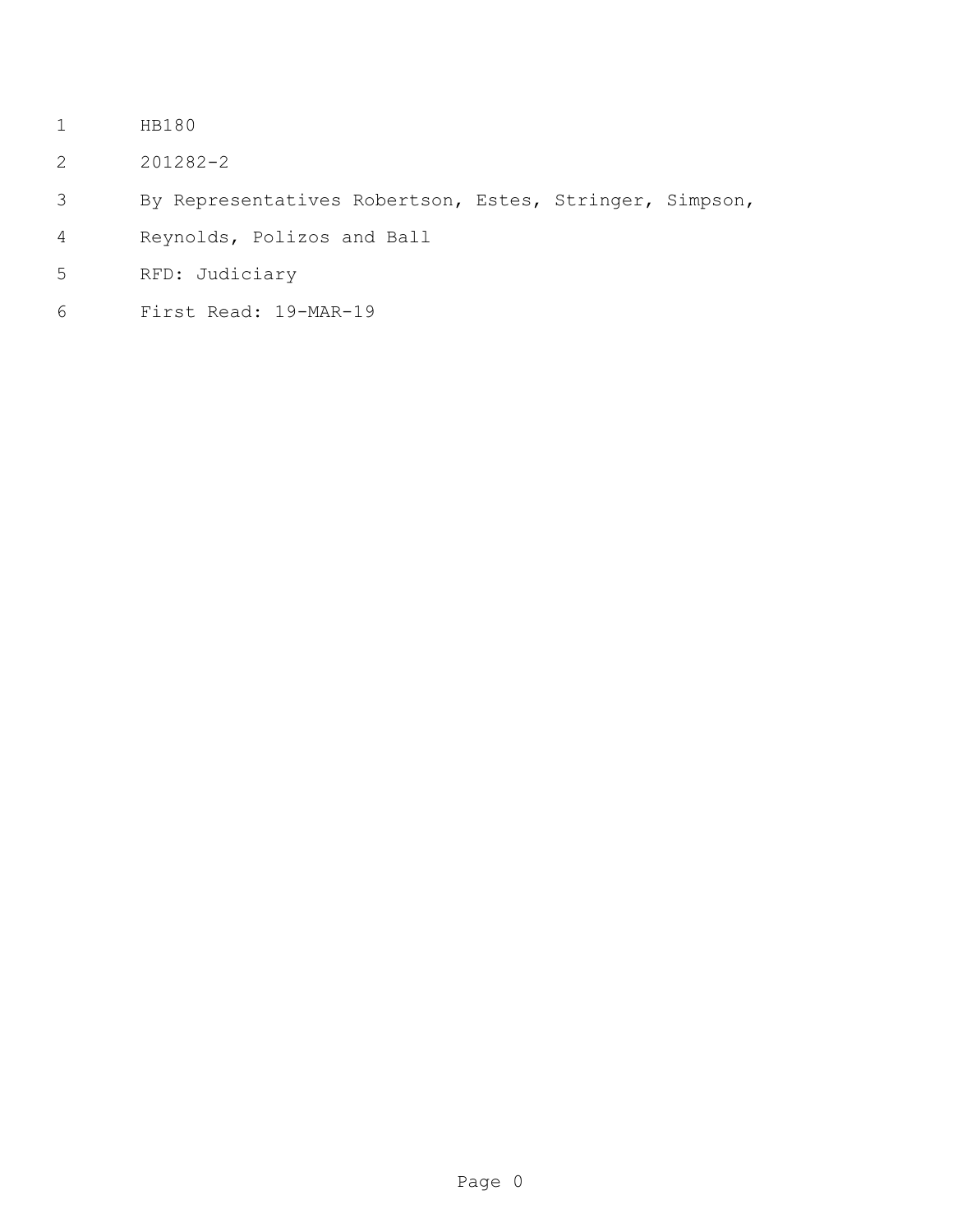HB180

ENROLLED, An Act,

 Relating to crime victims' compensation; to repeal Division 2 (commencing with Section 41-9-80) and to add Division 2A (commencing with Section 41-9-80.1) to Article 4 of Chapter 9 of the Code of Alabama 1975; to establish Lisa's Law; to provide a procedure for collecting certain funds and property paid to or intended to be paid to an individual convicted of certain crimes; to provide notice requirements to 10 the payor of the funds or property; to authorize certain crime victims or the Securities Commission, on behalf of the crime victims, to apply for civil compensation and other civil remedies arising from the commission of the crime. BE IT ENACTED BY THE LEGISLATURE OF ALABAMA:

 Section 1. Division 2 (commencing with Section 41-9-80) of Article 4 of Chapter 9 of Title 41 of the Code of Alabama 1975, is repealed.

 Section 2. Division 2A (commencing with Section 41-9-80.1) is added to Article 4 of Chapter 9 of Title 41 of the Code of Alabama 1975, to read as follows: Division 2A. Victims of Crimes. §41-9-80.1. This division shall be known and may be cited as Lisa's Law.

§41-9-80.2.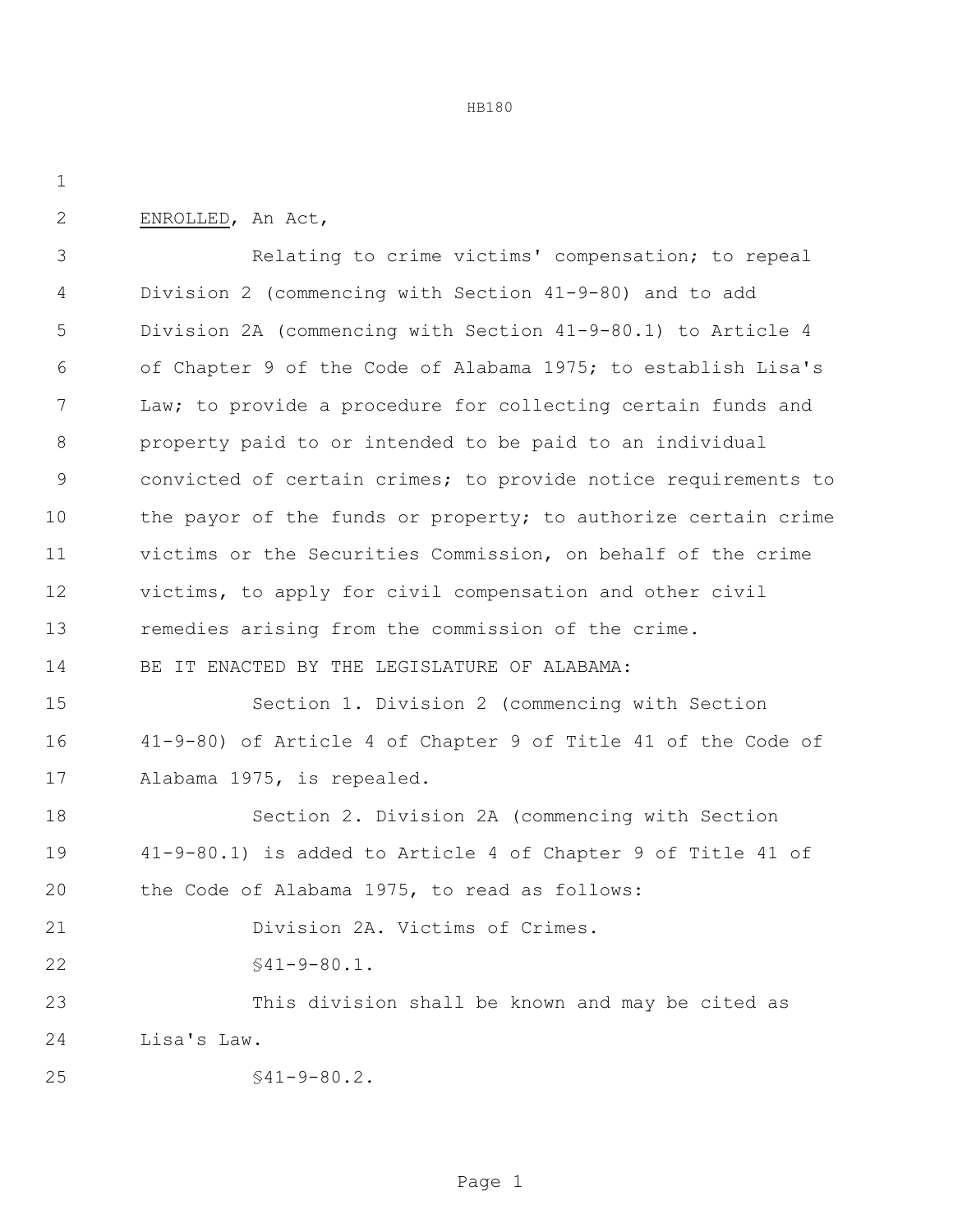As used in this division, the following terms shall

HB180

have the following meanings:

 (1) CONVICTED INDIVIDUAL. An individual convicted of a specified crime or a representative of the individual.

 (2) EARNED INCOME. Income derived from an individual's own labor or active participation in a business. The term does not include income from dividends or investments.

 (3) FUNDS OF A CONVICTED INDIVIDUAL. Funds and property received from any source by a convicted individual. The term includes funds that a superintendent, sheriff, municipal official, or other correctional official receives on behalf of a convicted individual and deposits into the individual's inmate or prisoner account to the credit of the individual. The term does not include funds from child support payments and earned income, except any income defined as profits from a crime under subdivision (5).

 (4) PERSON. An individual, corporation, estate, partnership, association, or other legal entity, or representative of such. The term does not include the state, a political subdivision of the state, or an individual who is a superintendent, sheriff, municipal official, or other correctional official required to give notice by this division.

(5) PROFITS FROM A CRIME. Any of the following: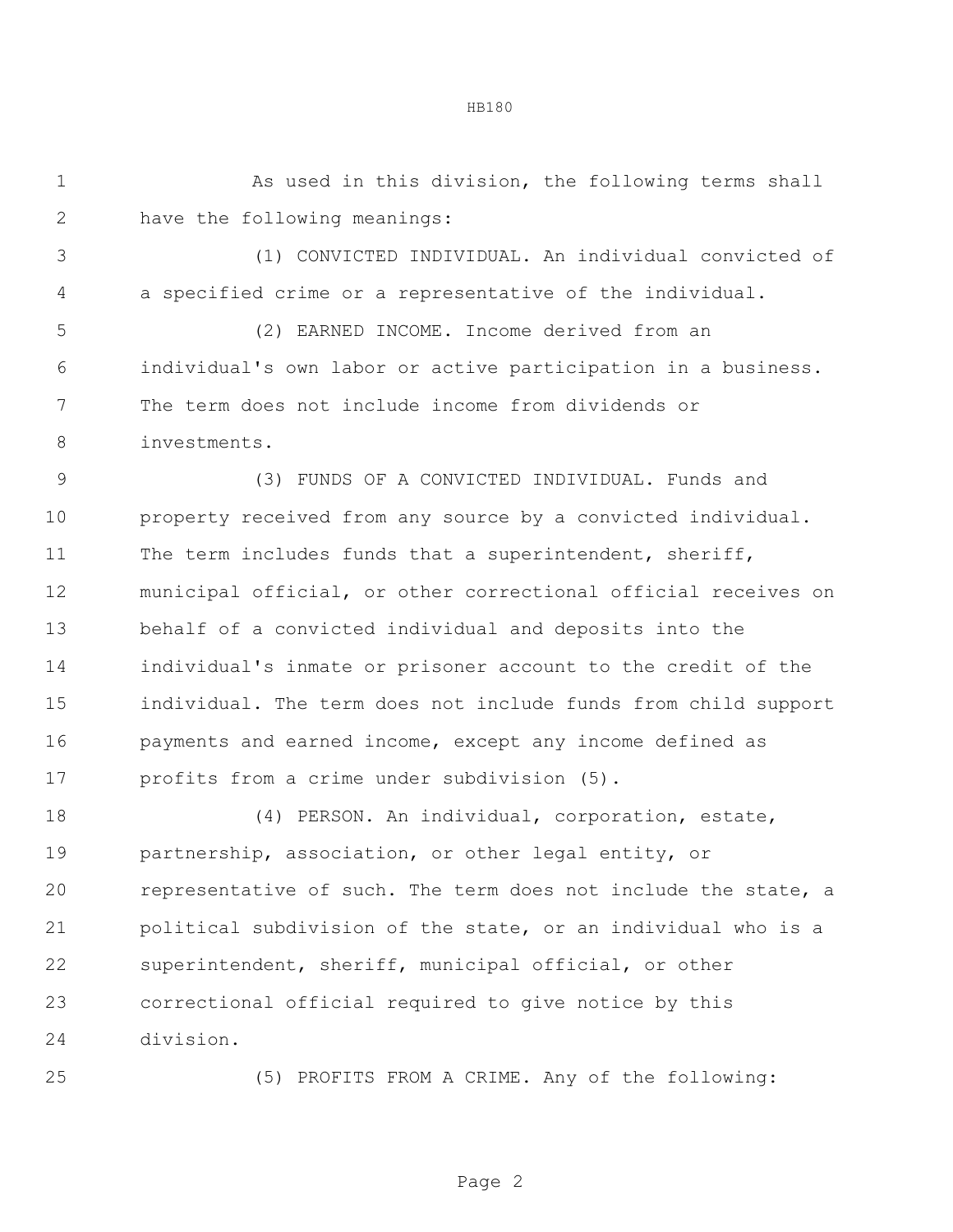a. Property or income of a convicted individual that the individual obtained or generated from the commission of the crime of which the individual was convicted.

 b. Property or income that a convicted individual obtained or generated from the sale, conversion, or exchange of proceeds of a specified crime of which the individual was convicted.

 c. Property or income generated as a result of having committed a specified crime of which a convicted individual was convicted, including through the use of unique knowledge obtained during the commission of, or in preparation for, the commission of a specified crime, as well as any property or income obtained or generated from the sale, conversion, or exchange of the property.

15 d. Property obtained by or income generated from the 16 reenactment of a specified crime, by way of a movie, book, magazine, radio, or television presentation, live 18 entertainment, or from any other written or verbal expression 19 of the individual's thoughts, feelings, opinions, or emotions 20 regarding the crime.

 (6) REPRESENTATIVE. A person who represents or stands in the place of another person, including, but not limited to, an agent, assignee, attorney, guardian, committee, conservator, partner, receiver, administrator, executor or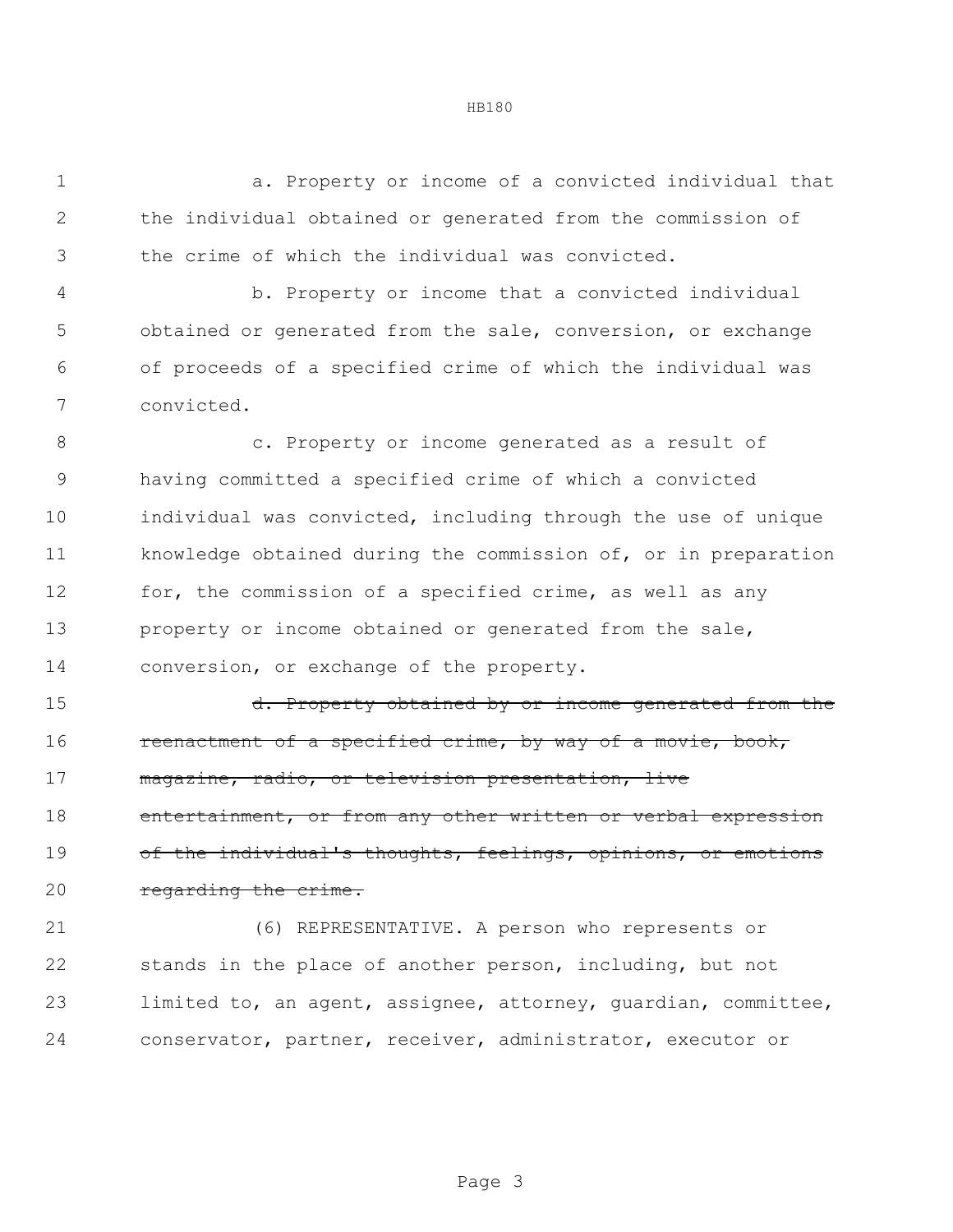heir of another person, third-party beneficiary, or parent of a minor.

 (7) SECURITIES COMMISSION. The Alabama Securities Commission.

 (8) SPECIFIED CRIME. A felony offense involving moral turpitude, as described in Section 17-3-30.1, where the victim was a resident of this state at the time of the offense or the act or acts constituting the offense occurred in whole or in part of this state.

 (9) VICTIM OF A CRIME. Any of the following: 11 a. A victim of a specified crime. 12 b. If the victim of a specified crime is deceased: 13 1. The surviving spouse of the victim. 14 2. If there is no surviving spouse, the next surviving person or surviving group of people in the order of intestate succession as listed in Section 43-8-42. §41-9-80.3. 18 (a) A person that knowingly contracts for, pays for, or agrees to pay to a convicted individual profits from the crime or to the representative of the individual, shall give written notice to the Securities Commission of the payment or obligation to pay as soon as practicable after discovering

that the payment or intended payment constitutes profits from

a crime or funds of a convicted individual.

Page 4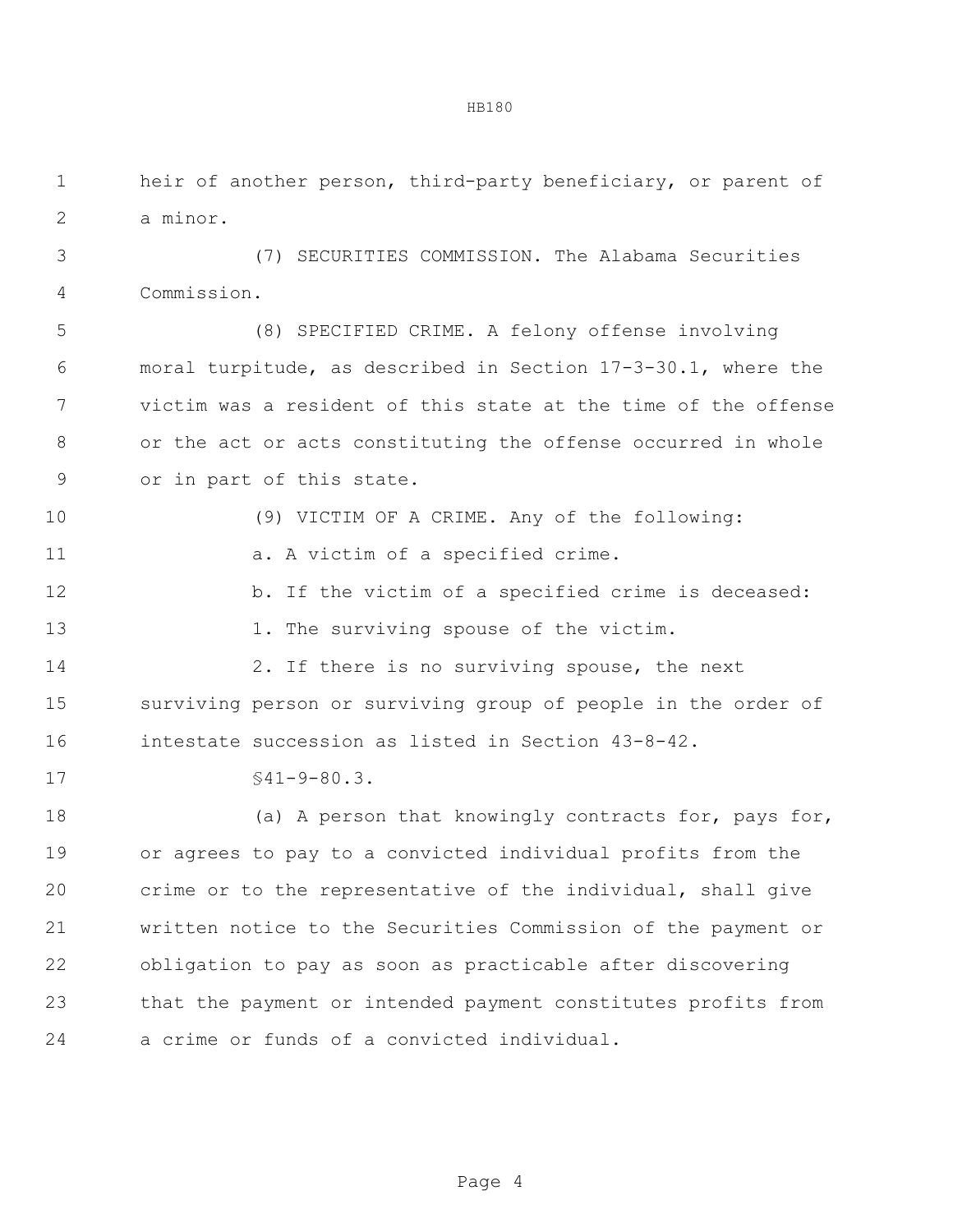(b)(1) A superintendent, sheriff, municipal official, or other correctional official shall also give written notice to the Securities Commission of any payment or obligation to pay subject to the notice requirements of subsection (a) if he or she receives or will receive funds, the combined or aggregate value of which exceeds five thousand dollars (\$5,000), on behalf of a convicted individual who is serving a sentence with the Alabama Department of Corrections or is otherwise confined at a local correctional facility and deposits or will deposit the funds into an inmate or prisoner account to the credit of the individual.

 (2) Whenever the state or a political subdivision of the state makes a payment or has an obligation to pay funds of a convicted individual and the value, combined value, or aggregate value of the funds exceeds or will exceed five thousand dollars (\$5,000), the state or political subdivision of the state shall also give written notice to the Securities Commission.

 (3) In all other instances where the payment or obligation to pay involves funds of a convicted individual and the value, combined value, or aggregate value of the funds exceeds or will exceed five thousand dollars (\$5,000), the convicted individual who receives or will receive the funds, or the representative of the individual, shall give written notice to the Securities Commission.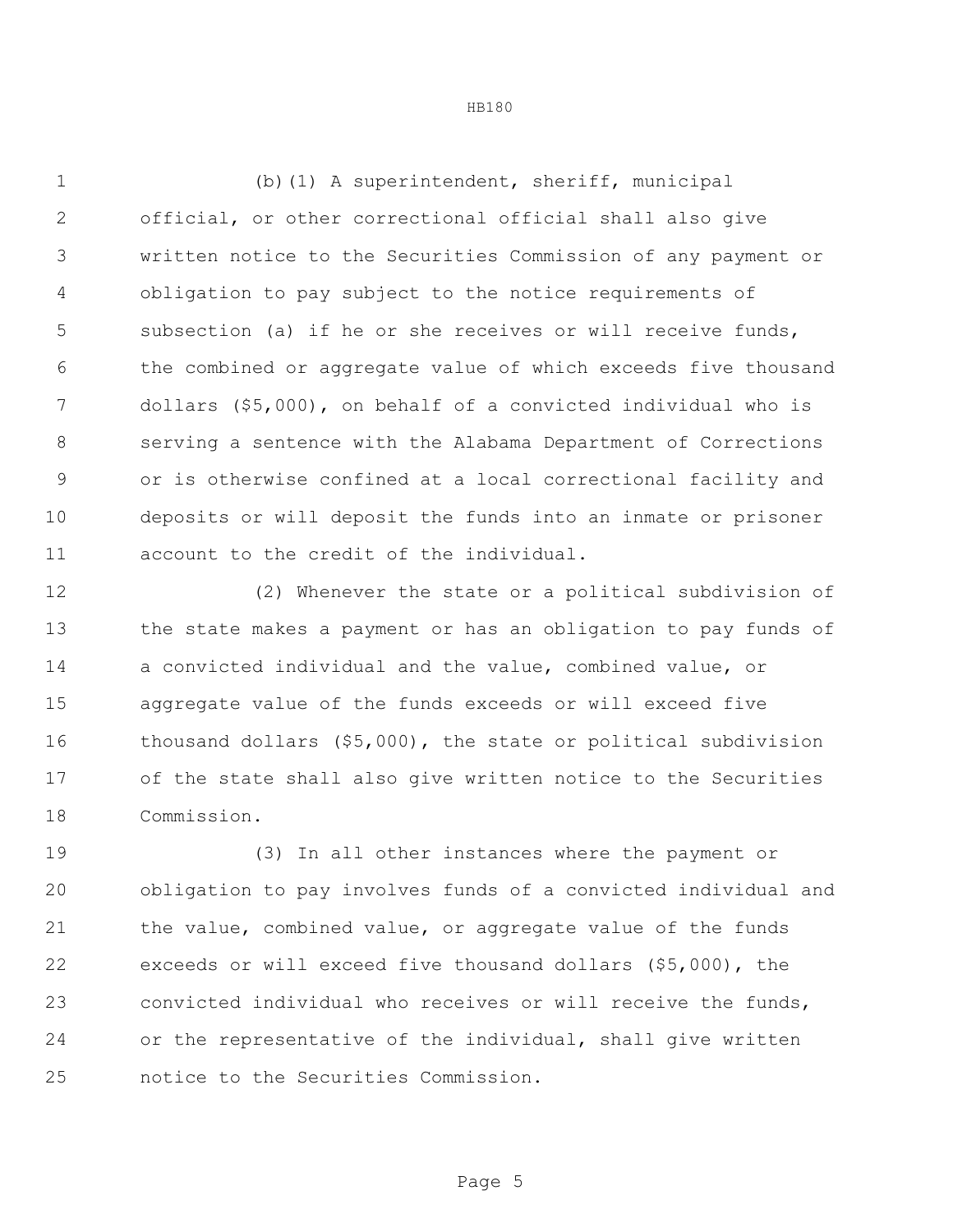HB180

 $$41-9-80.4.$ 

 (a) Notwithstanding any other provision of law to the contrary, a victim of a crime may bring a civil action in a court of competent jurisdiction to recover restitution or money damages, or both, from the convicted individual who committed the crime or the individual's representative.

 (b) Notwithstanding any other provision of law to 8 the contrary, a judgment obtained pursuant to this section is not subject to execution or enforcement against the first one thousand dollars (\$1,000) deposited into an inmate or prisoner account to the credit of an inmate.

 (c) In actions seeking relief pursuant to subsection (a), the claim must not be considered as having accrued until (1) the actual discovery of the profits or funds, or (2) actual notice received from or published by the Securities Commission of the discovery of the profits or funds, whichever occurs first, after which a victim of a crime must have five years within which to prosecute the action.

§41-9-80.5.

 Upon filing an action pursuant to subsection (a) of Section 41-9-80.4, the victim of a crime shall give notice to the Securities Commission of the filing by delivering a copy of the summons and complaint to the Securities Commission. 24 \$41-9-80.6.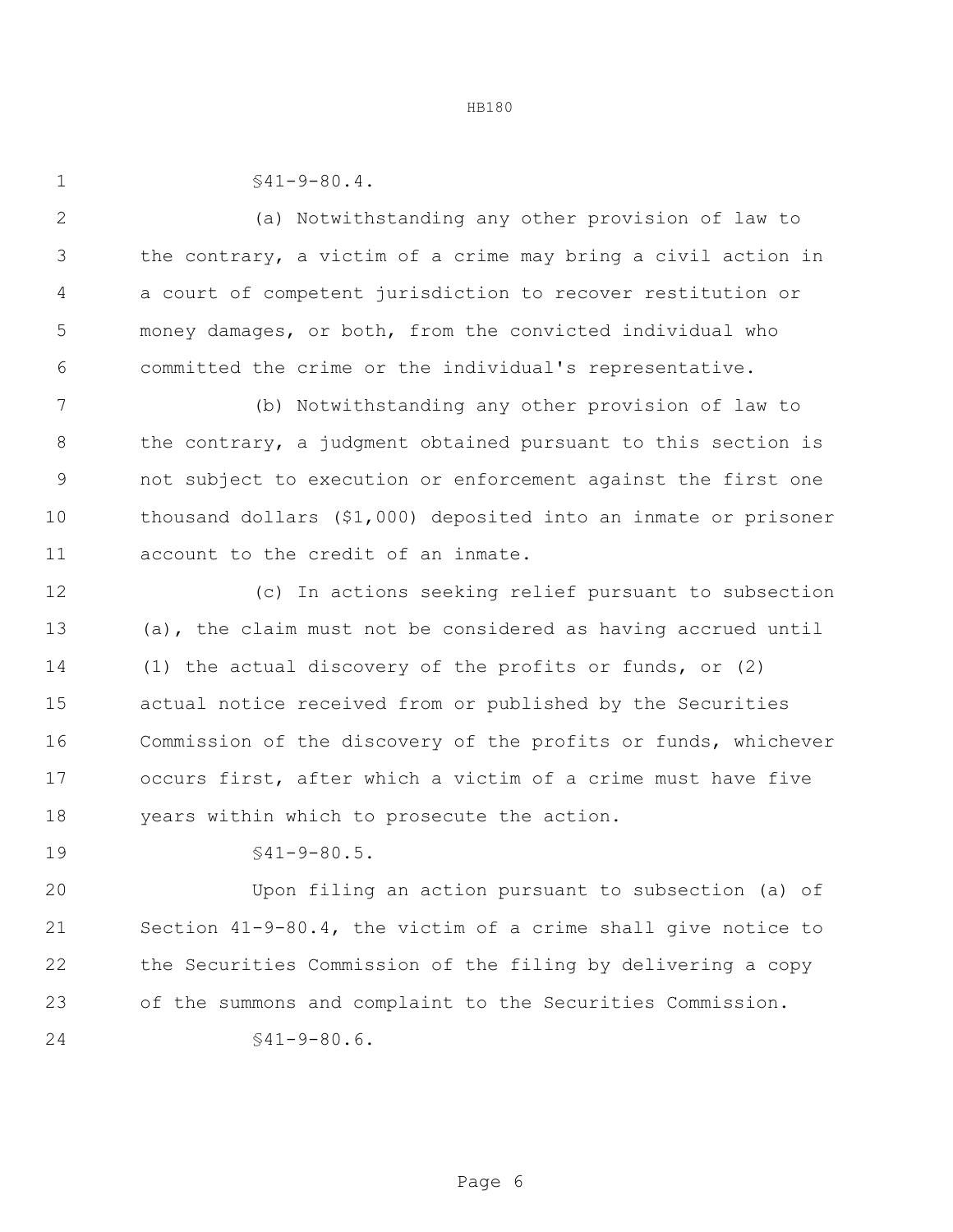(a) The Securities Commission, acting on behalf of a victim of a crime, may apply for any and all provisional remedies that are also otherwise available to the victim.

 (b) The provisional remedies of attachment, injunction, receivership, and notice of pendency available to the victim of the crime under existing law and the Alabama Rules of Civil Procedure shall also be available to the Securities Commission in all actions under this division.

 (c) Upon the filing of a motion for a provisional 10 remedy, the moving party shall state whether any other provisional remedy has previously been sought in the same action against the same defendant. The court may require the moving party to elect between those remedies to which it would otherwise be entitled.

§41-9-80.7.

 (a) If a person knowingly and willfully fails to give notice in violation of Section 41-9-80.3, the Securities Commission, after notice and hearing pursuant to the Alabama Administrative Procedure Act, may impose an assessment of up to the amount of the payment or obligation to pay and a civil penalty of up to one thousand dollars (\$1,000) or ten percent of the payment or obligation to pay, whichever is greater.

 (b)(1) If a person fails to pay the assessment and civil penalty imposed by subsection (a), the assessment and civil penalty may be recovered from the person by an action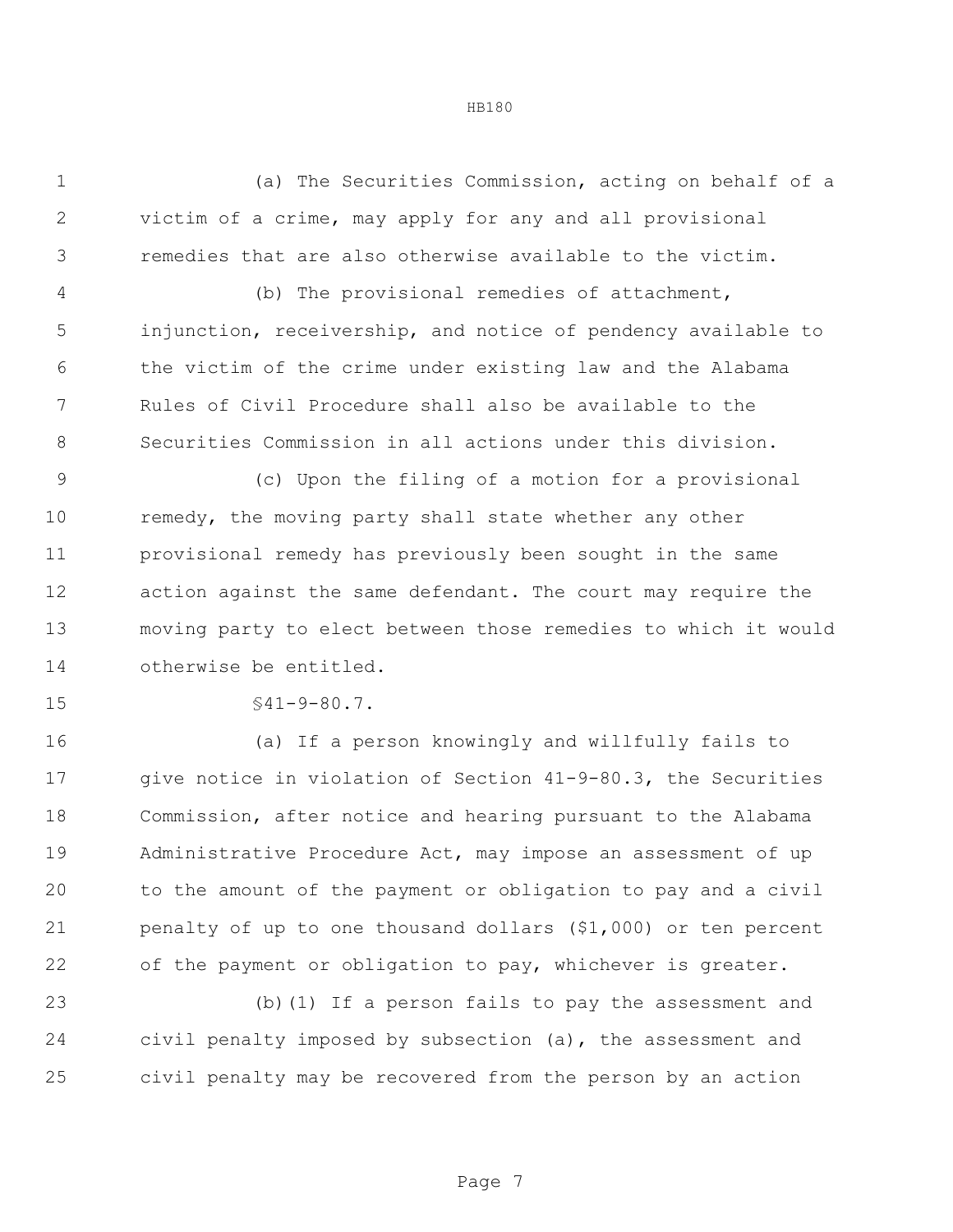brought by the Securities Commission in any court of competent 2 iurisdiction.

 (2) Notwithstanding any provision of law to the contrary, an alleged failure by a convicted individual to give notice under Section 41-9-80.3 may not result in proceedings for an alleged violation of the conditions of probation, parole, conditional release, post release supervision, or supervised release, unless all of the following occur:

 a. A victim of a crime makes one or more claims pursuant to this division.

 b. The Securities Commission imposes an assessment or penalty, or both, against the convicted individual pursuant to this division.

 c. The convicted individual fails to pay the total amount of the assessment or penalty within 60 days of the imposition of the assessment or penalty.

 (c) The Securities Commission may recover, from any assessment or civil penalty imposed under subsection (a), the actual cost of investigation, negotiation, settlement, or prosecution of the violation for which penalty has been imposed. The expenses may include personnel costs, travel, per diem expenses, and any cost associated with retaining non-employee personnel to assist in collection or prosecution of the action.

```
25 §41-9-80.8.
```
Page 8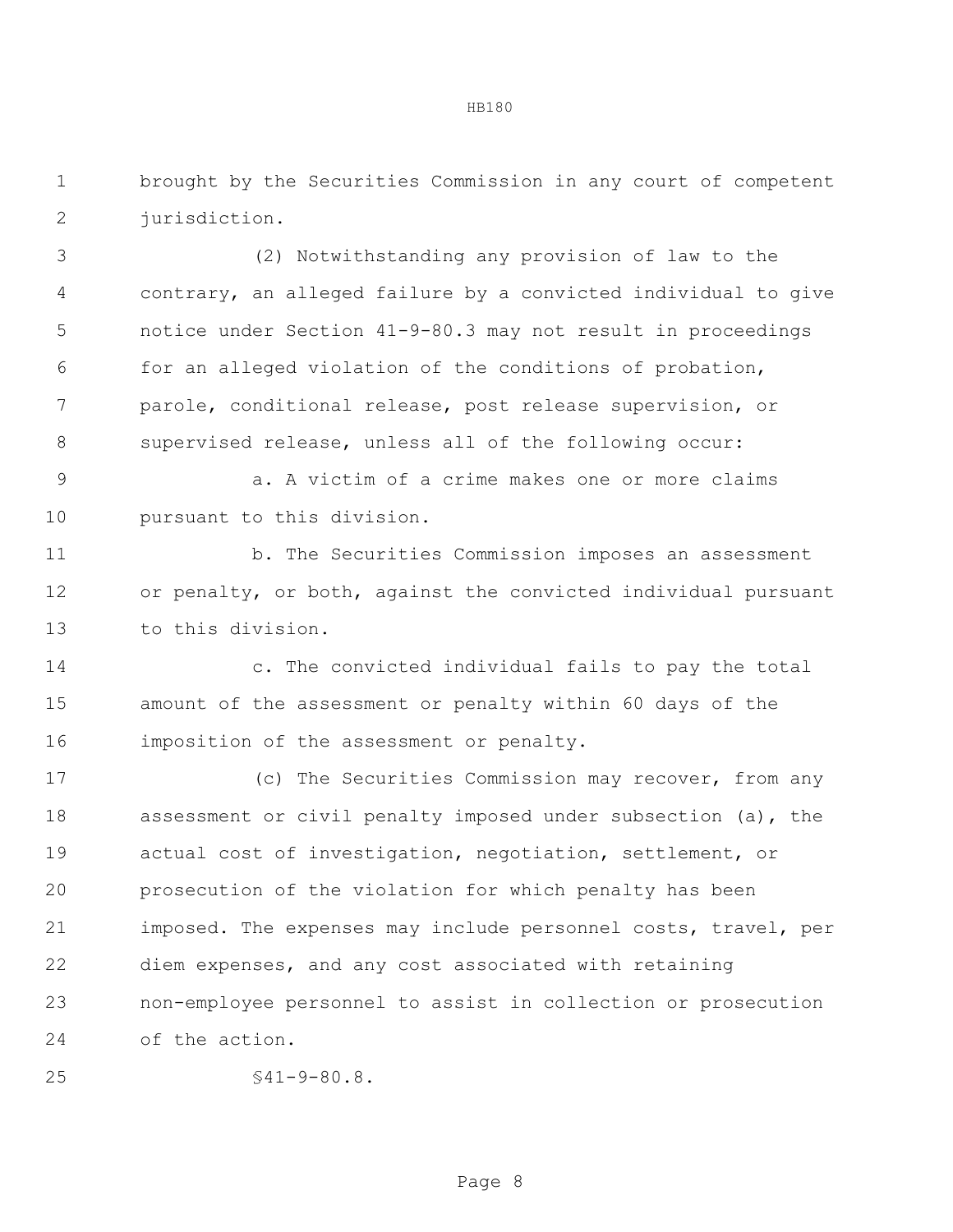(a) The Securities Commission, or any person designated by the Securities Commission, may do any of the following:

 (1) Make public or private investigations, within or outside of the state, as deemed necessary to aid in the enforcement of this division.

 (2) Require or permit any person to file a statement in writing, under oath or otherwise, as the Security Commission may determine, as to all facts and circumstances relating to the matter being investigated.

 (3) Publish information concerning a violation of this division.

 (4) Administer oaths and affirmations, subpoena witnesses, compel attendance, take evidence, and require the production of any books, papers, correspondence, memoranda, 16 agreements, or other documents or records, in whatever form 17 they may exist, that the Securities Commission deems relevant or material to an investigation.

 (b) If a person fails to comply with a subpoena issued or refuses to appear, the Securities Commission may seek enforcement of the subpoena or order to appear in a court of competent jurisdiction.

§41-9-80.9.

 The Securities Commission may retain any person or entity as required to implement and administer this division.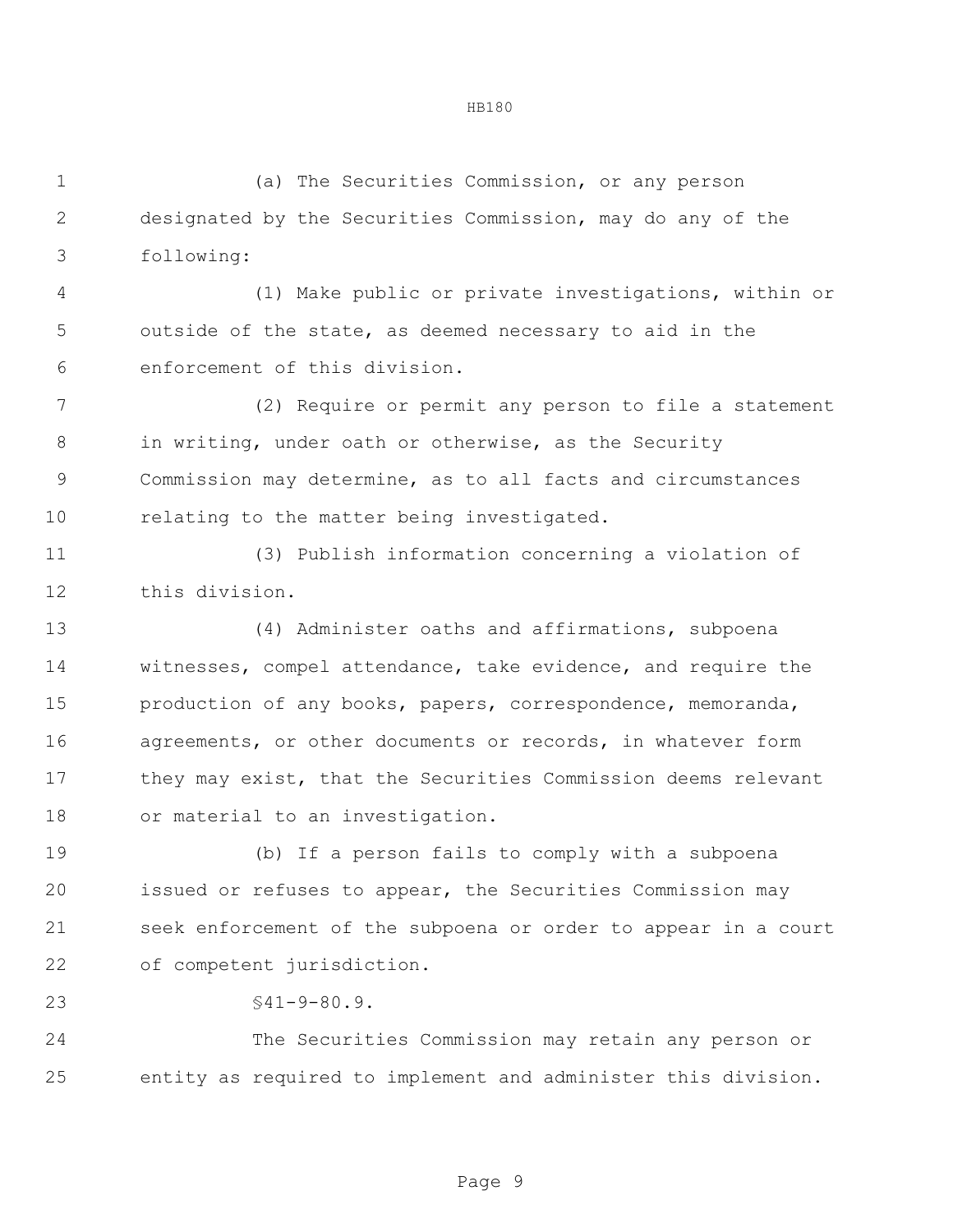|   | Section 3. This act shall become effective                    |
|---|---------------------------------------------------------------|
| 2 | immediately upon its passage and approval by the Governor, or |
|   | upon its otherwise becoming law.                              |